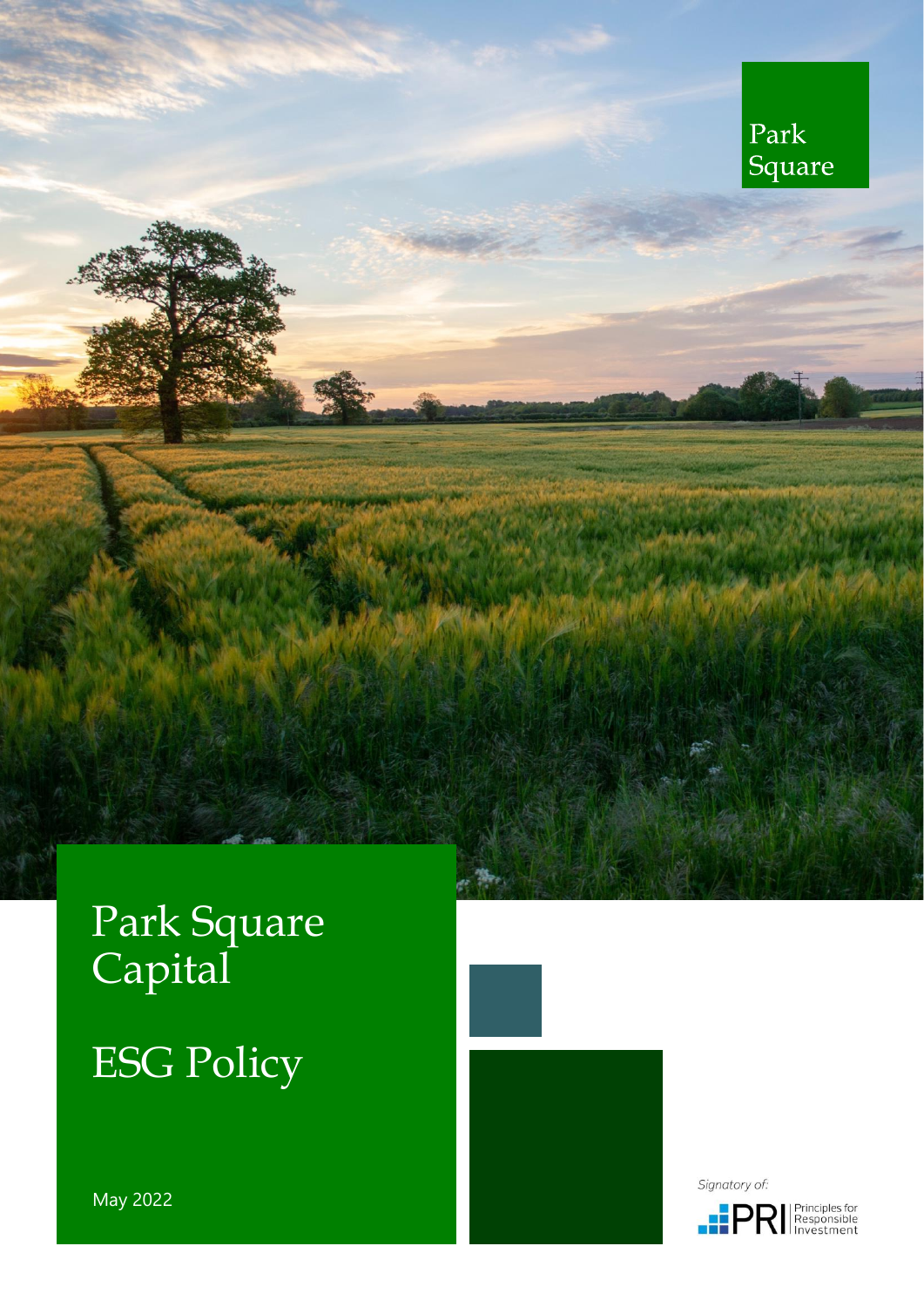# Park Square Capital - Environmental, Social and Governance ("ESG") Policy

### I. Introduction

Park Square Capital, LLP and its affiliates<sup>1</sup> ("Park Square" or the "Firm") recognises the importance of ESG issues, and is a signatory of the UNsupported Principles for Responsible Investment (PRI). Park Square is committed to supporting the goals of the Paris Agreement and supports the recommendations of the Task Force on Climaterelated Financial Disclosure ("**TCFD**").

Park Square has considered ESG factors in its decision making since inception. Given the limited upside and potentially significantly downside of credit investing, the focus of Park Square's ESG analysis is on understanding downside risks. Park Square operates its investment policies in accordance with the OECD's Guidelines for Multinational Enterprises and supports the 17 Sustainable Development Goals ("**SDGs**") and the 10 principles of the UN Global Compact.

Park Square believes ESG factors can potentially have a material impact on an issuer's long-term financial performance as poorly managed ESG risks can lead to inefficiencies, operational disruption, litigation and reputational damage, which may ultimately impact an issuer's ability to meet their financial responsibilities. Park Square supplements traditional financial analysis by reviewing ESG related management practices.

#### **In summary, we believe well run businesses make better, lower risk, investments.**

The Firm considers issues both as part of the detailed due diligence carried out before an investment, and as part of the ongoing monitoring of portfolio companies following an investment. Park Square declines opportunities that it believes provide an inappropriate exposure to ESG risks.

Park Square believes that incorporating ESG issues into its business decisions is an important part of its investment strategy and helps develop the sustainable long-term value of its investments.

Where possible, and consistent with its fiduciary responsibilities to its investors, Park Square works with financial sponsors and portfolio companies to address ESG issues through the following policies outlined in this document.

Park Square is committed to developing its ESG policy and integration in-line with internationally established guidelines and conventions for responsible investing, current industry best practices and is committed to engaging with peers in the industry and the PRI to promote ESG investing.

Note: 1 includes Park Square Capital Luxembourg Management Services S.à r.l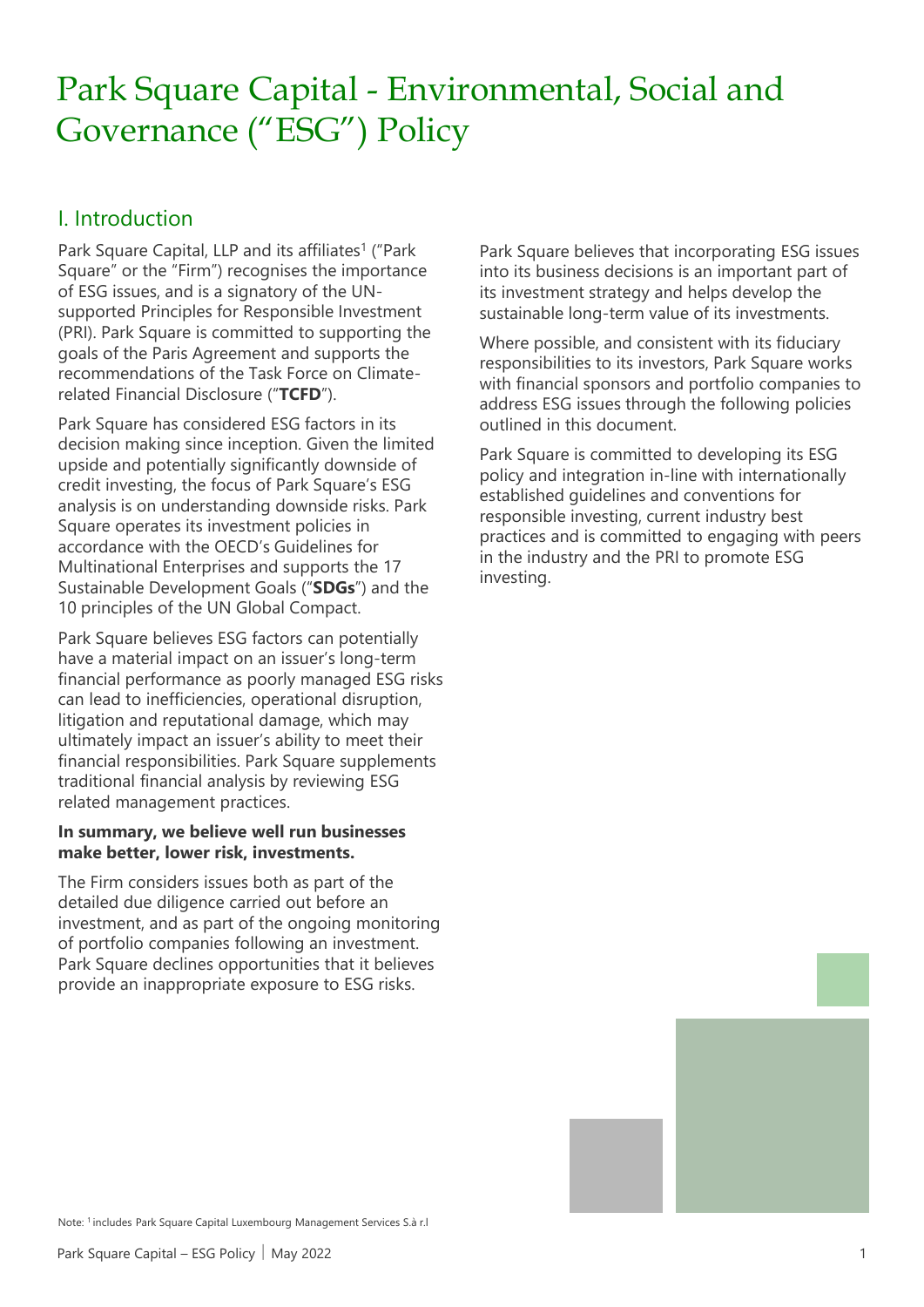### II. Definition

Park Square defines ESG risks as issues that can lead to inefficiencies, operational disruption, litigation and reputational damage, which may ultimately impact an issuer's ability to meet their financial responsibilities. Table 1. below provides examples of the ESG issues, please note that these are a broad overview and Park Square will consider a wider scope of ESG risks in relation to the specific countries and sectors a target or portfolio company is engaged in and will also analyse the company's systematic and idiosyncratic ESG risks.

Park Square is committed to supporting the goals of the Paris Agreement and supports the recommendations of the Task Force on Climaterelated Financial Disclosure ("TCFD"). Park Square operates its investment policies in accordance with the OECD's Guidelines for Multinational Companies and supports the 17 Sustainable Development Goals (SDGs) and the 10 principles of the UN Global Compact outlined in Table 2. below.

#### Table 1. Examples of ESG issues considered

| <b>Environmental</b>                             | <b>Social</b>                                       | <b>Human Capital</b>                            | <b>Governance</b>      |
|--------------------------------------------------|-----------------------------------------------------|-------------------------------------------------|------------------------|
| Climate change<br>$\overline{\phantom{a}}$       | Human rights and labour<br>$\overline{\phantom{a}}$ | Labour and employee<br>$\overline{\phantom{a}}$ | <b>Business ethics</b> |
| Energy use and<br>$\overline{\phantom{a}}$       | standards                                           | relations                                       | Competitive behaviour  |
| management                                       | - Customer privacy and                              | Employee health and                             | Risk management        |
| Air quality<br>$\qquad \qquad -$                 | data security                                       | safety                                          | Tax avoidance          |
| Waste and hazardous<br>$\qquad \qquad -$         | Product quality<br>$\overline{\phantom{a}}$         | Employee engagement                             | Executive pay          |
| materials ecological                             | Selling practices<br>$\overline{\phantom{a}}$       | Diversity and inclusion<br>$\sim$               | Corruption             |
| impact                                           |                                                     |                                                 | Director nominations   |
| Sustainable land use<br>$\overline{\phantom{a}}$ |                                                     |                                                 | - Cyber security       |
| <b>Plastics</b>                                  |                                                     |                                                 | Anti money laundering  |

*Source: PRI, note these are examples and not an exhaustive list*

#### Table 2. Principles of the UN Global Compact

| <b>Human Rights</b>                                                                                              | Labour                                                                                                                                                                                         | <b>Environment</b>                                                                                                                               | <b>Anti-Corruption</b> |
|------------------------------------------------------------------------------------------------------------------|------------------------------------------------------------------------------------------------------------------------------------------------------------------------------------------------|--------------------------------------------------------------------------------------------------------------------------------------------------|------------------------|
| Businesses should support<br>and respect the protection<br>of internationally<br>proclaimed human rights;<br>and | Businesses should uphold<br>the freedom of<br>association and the<br>effective recognition of<br>the right to collective<br>bargaining;                                                        | Businesses should support<br>$\overline{\phantom{a}}$<br>a precautionary approach<br>to environmental<br>challenges;<br>undertake initiatives to |                        |
| make sure that they are<br>not complicit in human<br>rights abuses                                               | the elimination of all<br>forms of forced and<br>compulsory labour;                                                                                                                            | promote greater<br>environmental<br>responsibility; and                                                                                          |                        |
|                                                                                                                  | the effective abolition of<br>$\overline{\phantom{a}}$<br>child labour; and<br>the elimination of<br>$\overline{\phantom{a}}$<br>discrimination in respect<br>of employment and<br>occupation. | encourage the<br>development and<br>diffusion of<br>environmentally friendly<br>technologies.                                                    |                        |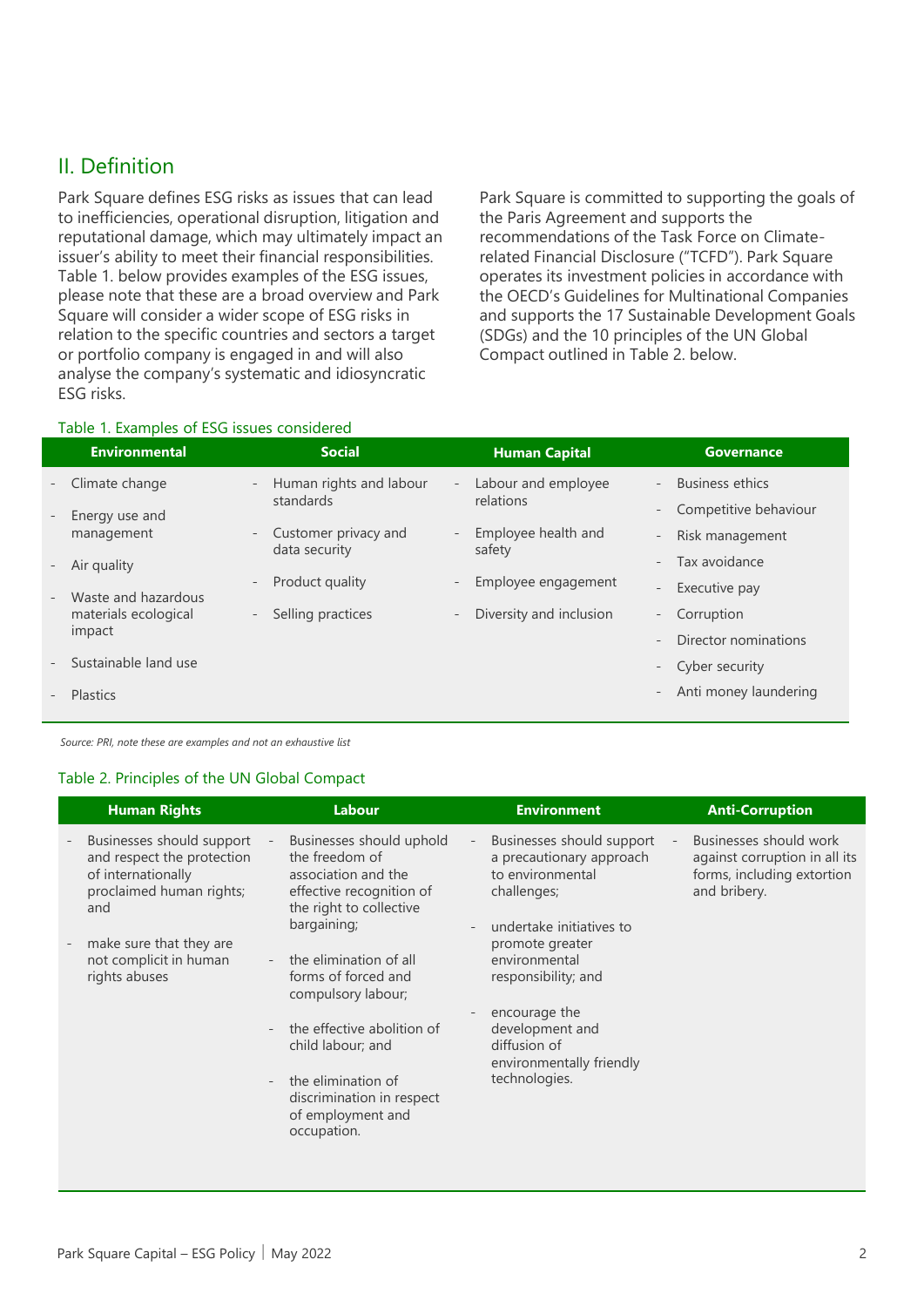### Overview of Park Square's Investment Process

| <b>Business</b><br>selection                                                                                                                                                                                                                                                                                                                              | Priority<br>opportunities                                                                                                                                                                                                                                                                                   | Due Diligence<br>& structuring                                                                                                                                                                                                                                                                                                                                                                                                            | Investment<br>committee                                                                                                                                                                                                                           | <b>Risk</b><br>management                                                                                                                                                                                                                                                                                                                                                                  |
|-----------------------------------------------------------------------------------------------------------------------------------------------------------------------------------------------------------------------------------------------------------------------------------------------------------------------------------------------------------|-------------------------------------------------------------------------------------------------------------------------------------------------------------------------------------------------------------------------------------------------------------------------------------------------------------|-------------------------------------------------------------------------------------------------------------------------------------------------------------------------------------------------------------------------------------------------------------------------------------------------------------------------------------------------------------------------------------------------------------------------------------------|---------------------------------------------------------------------------------------------------------------------------------------------------------------------------------------------------------------------------------------------------|--------------------------------------------------------------------------------------------------------------------------------------------------------------------------------------------------------------------------------------------------------------------------------------------------------------------------------------------------------------------------------------------|
| Opportunity<br>identified and<br>logged in PSC<br>database                                                                                                                                                                                                                                                                                                | Consent to proceed<br>with further<br>evaluation                                                                                                                                                                                                                                                            | Intensive evaluation<br>of transaction                                                                                                                                                                                                                                                                                                                                                                                                    | Formal presentation<br>of investment case                                                                                                                                                                                                         | Ongoing<br>engagement with<br>portfolio companies                                                                                                                                                                                                                                                                                                                                          |
| Weekly business<br>selection<br>meeting<br>ESG risks or<br>concerns<br>highlighted in<br>weekly business<br>selection<br>meeting<br>RepRisk used to<br>identify and<br>assess ESG risks<br>through a<br>combination of<br>Al, machine<br>learning and<br>qualitative<br>analysis<br>Opportunity<br>assessed against<br>firmwide<br>exclusions<br>criteria | Engage in<br>discussions with<br>sponsor /<br>arranger on ESG<br>issues<br>Analyse, (i)<br>sponsor's due<br>diligence<br>information, (ii)<br>audited<br>financials, (iii)<br>environmental<br>reports<br>Utilise<br>proprietary ESG<br>screening tool to<br>identify sector<br>and geography<br>"hotspots" | Full suite of<br>$\bullet$<br>legal, financial &<br>commercial due<br>diligence<br>Use of expert<br>networks to<br>further diligence<br><b>ESG</b> issues<br>In-depth legal<br>$\bullet$<br>review of credit<br>documentation,<br>including review<br>of ESG<br>incentivisation<br>Drafting of loan<br>documentation<br><b>ESG Committee</b><br>$\bullet$<br>convene to<br>review material<br><b>ESG</b><br>considerations<br>as required | Members of the<br><b>ESG Committee</b><br>attend weekly<br>Investment<br>Committee<br><b>ESG</b> screening<br>tool included in<br>IC memorandum<br>template<br>Where material,<br><b>ESG</b> risks also<br>discussed as<br>investment<br>concerns | RepRisk ratings<br>and material ESG<br>updates discussed<br>in detailed<br>quarterly portfolio<br>review<br>Ongoing ESG risk<br>incident alerts<br>provided by third-<br>party, RepRisk<br>Engagement with<br>$\bullet$<br>sponsor and/or<br>company where<br>appropriate on<br><b>ESG</b> issues<br><b>ESG</b> questionnaire<br>$\bullet$<br>distributed to all<br>portfolio<br>companies |

Investment team supported by dedicated internal ESG team and specialist ESG consultants when identifying and assessing ESG risk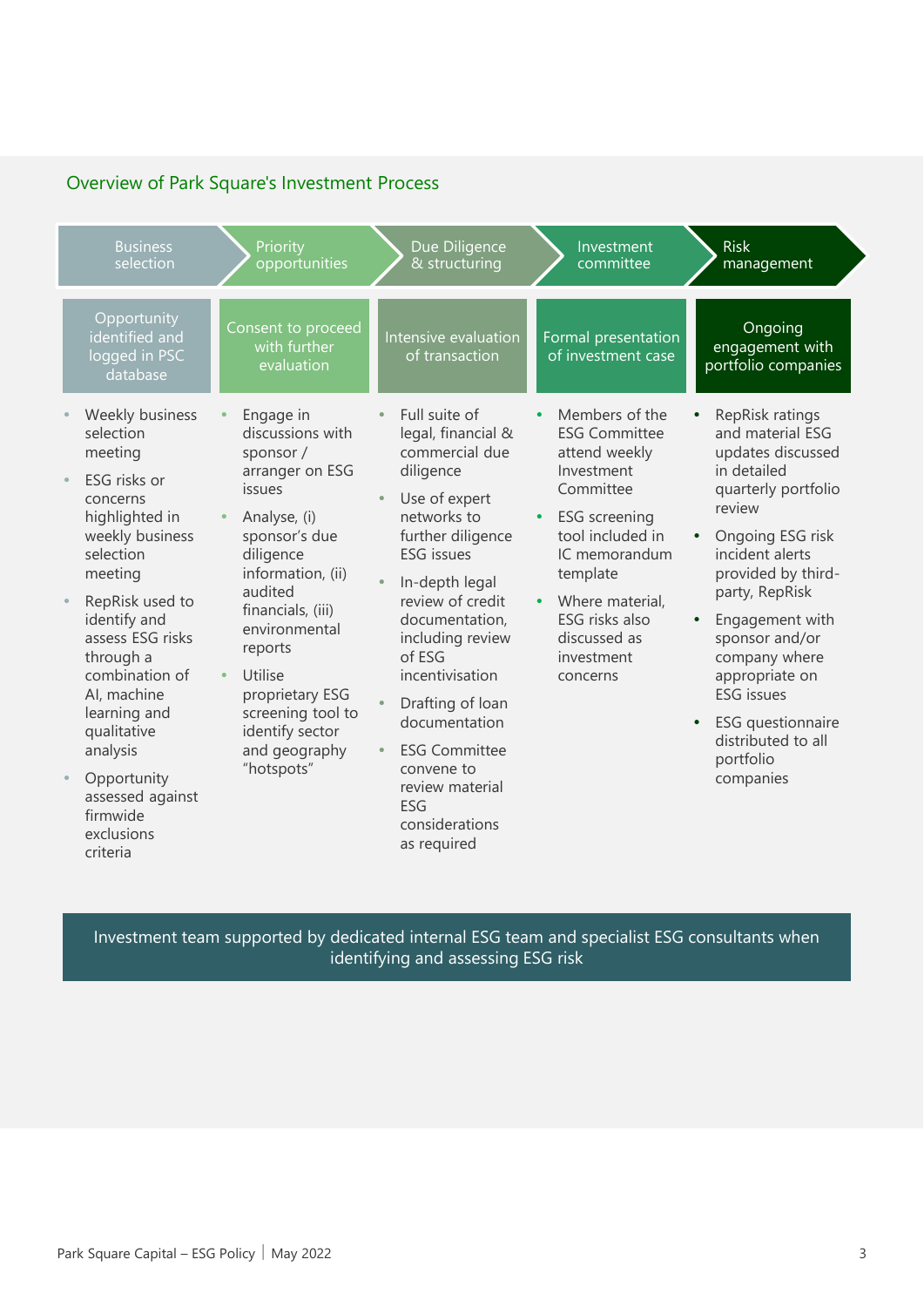#### III. Exclusion and negative screening

On a firmwide basis, Park Square will apply negative-screening and decline opportunities where companies demonstrate the criteria outlined below which are non-exhaustive and additional ESG risks are assessed on a case-by-case basis:

- trading in contravention of trade restrictions and weapons embargoes adopted by the United Nations or the European Union;
- non-compliance with OECD Principles of Corporate Governance and applicable country legislation and recommendations on corporate governance;
- primarily engaged in the operation of illegal gaming, casinos, racing tracks or lotteries;
- manufacture and/or sale of anti-personnel mines, cluster bombs and weapons of mass destruction, such as chemical or biological weapons or is domiciled in a jurisdiction that does not comply with the Treaty on the Non-Proliferation of Nuclear Weapons (1968);
- derives more than 5% of its annual revenues directly from the production and or/sale of tobacco or cannabis for recreational purposes;
- derives more than 20% of its annual revenues from:
	- coal exploration, extraction, production, transportation, power generation, distribution and/or storage;
	- oil (including oil from tar sands) exploration, extraction, production, transportation, power generation, distribution and/or storage;
	- gas exploration, extraction and/or production;
	- production and/or sale of arms or ammunition;
- human rights violations or indirectly encouraging or contributing to the violation of human rights;
- actions directly violating the freedom of association or indirectly encouraging or contributing to the violation of the freedom of association;
- direct or indirect involvement in any type of illegal child, forced or compulsory labor;
- direct or indirect involvement in employment based discrimination;
- poor occupational health and safety and poor working environments;
- serious or long-term damage to the environment;
- price gouging and anti-competitive practices; and
- corruption.

### IV. Due Diligence

Park Square has implemented a selective and disciplined investment approach, using a hightouch "private equity-style" due diligence process, and seeks to differentiate itself on the quality and depth of its investment analysis. The Firm considers ESG issues both as part of the detailed due diligence carried out before an investment, and as part of the ongoing monitoring of portfolio companies following an investment. Park Square will decline opportunities that it believes may provide an inappropriate exposure to ESG risks.

During Park Square's initial high-touch "private equity style" due diligence, the Investment teams will assess the target company's management competence and resources. Park Square usually has access to detailed materials including:

- Offering Memorandum
- Sponsor due diligence information
- Audited financials
- Sustainability and Environmental reports
- Market studies etc.

The thorough due diligence also includes meetings with management, reference calls with industry experts and, where appropriate, Park Square commissions its own proprietary due diligence.

The investment team are responsible for identifying and managing ESG issues within specific deals. Park Square believes this enhances our assessment of ESG as it is considered by the team closest to the target investee company.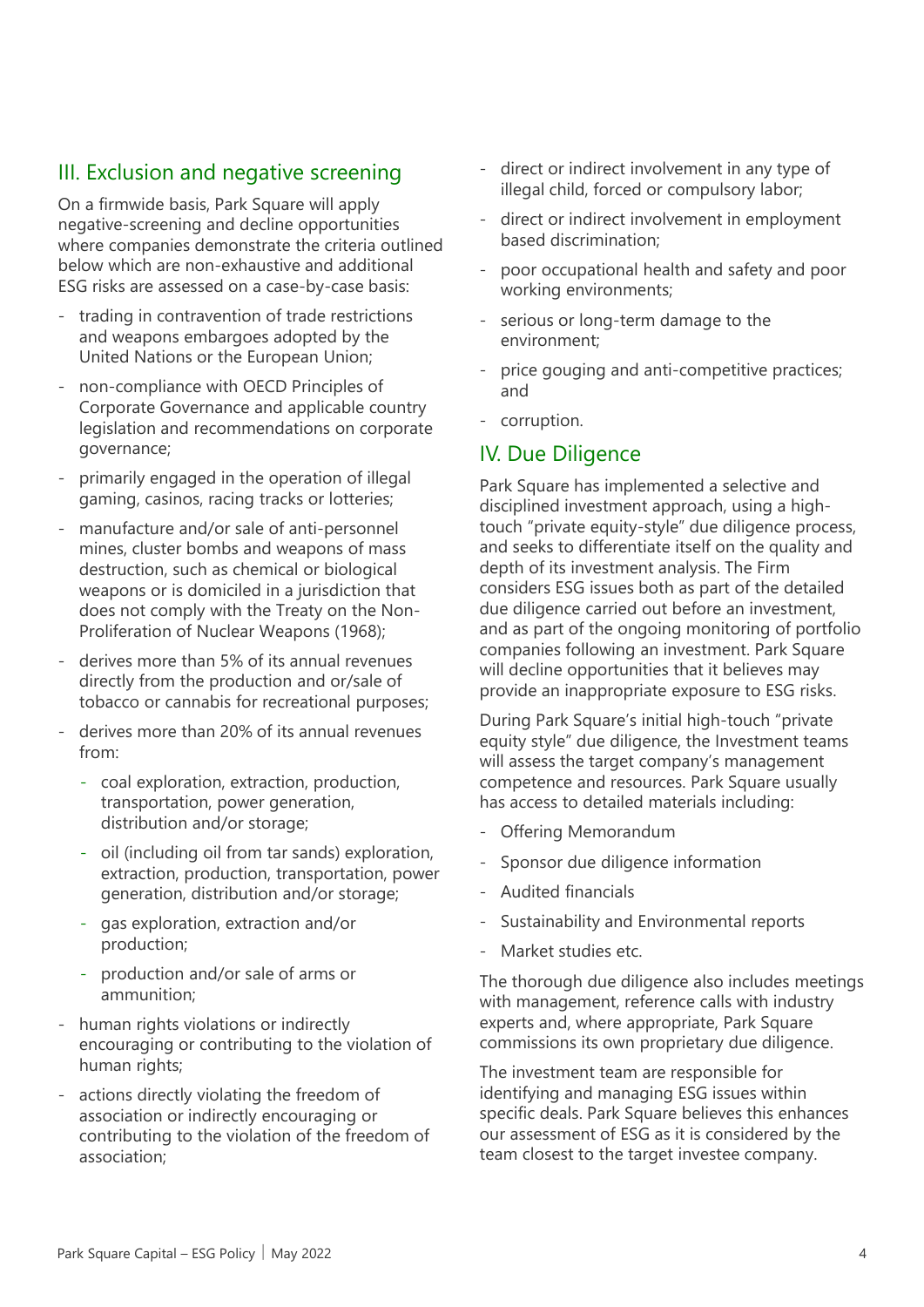The Investment team receive periodic formal ESG training covering best practice, emerging issues and case studies. In order to support the identification of ESG issues to highlight in Investment Committee ("IC") submissions, Park Square has developed the following tools and resources to support the investment team:

- Exclusions and Negative Screening Policy: Park Square operates a comprehensive exclusions list that is updated at least annually in line with market best practice. This exclusions policy is applied firmwide and used by the investment team to assess investment opportunities. Please see section IV for further details.
- Proprietary Screening Tool: Park Square has developed a proprietary ESG screening tool that is used to highlight typical sector and geography "hotspots" in which a company operates. The tool derives sector risk from the Sustainability Accounting Standards Board ("SASB") materiality map and geographical risk is mapped across four key ESG and Corruption indices (Environmental Performance Index, Social Progress Index, Governance Sustainability Ranking and Corruption Perceptions Index). . This screening tool is included in the appendix of the IC memorandum for every new opportunity.
- Third-Party Data: Park Square employs third party data provider, RepRisk to identify company specific, historic ESG risk incidents and provide an ESG risk rating. This rating considers the severity of historic ESG incidents coupled with the average sector and geography risk score.
- Specialist ESG Resource: Park Square has a dedicated ESG Associate as well as access to a specialist third-party ESG consultant to assess and monitor the materiality of ESG considerations.
- Where risks are deemed material, i.e. has the potential to impact the company's financial performance or valuation materially, these risks are highlighted in the main IC memorandum in the "Investments Concerns" section.

If there are any doubts regarding the company's governance, social and/or environmental practices, this would be flagged as a risk factor in the early stages of our due diligence process. Once an issue has been identified, Park Square will work closely with the control equity owner to understand the company's policies and procedures, as well as historic issues, which are in place to mitigate risk. The investment will either be declined at prescreening stage, or if the level of risk is deemed immaterial or manageable, the investment opportunity and the risks associated with the company will be discussed at the Screening Committee and the Investment Committee.

#### V. Decision making

Park Square typically invests in debt instruments and Park Square's key point of influence is therefore at or prior to investment. The Firm will actively engage with the private equity sponsor and company during the high-touch diligence process on ESG issues.

The responsibility for post-investment governance generally lies with the control equity owner although this can be supplemented by covenants within loan documentation. This may include acknowledgement of Park Square's PRI status, ESG information rights, compliance with Environmental Laws, Compliance and/or Claims, Sanctions (i.e. Anti-Corruption Law and Sanctions, Sanctioned Person, Sanctioned Country) and Material litigation.

Park Square will consider any ESG issues identified as an integral part of its decision making and decline investment opportunities that it believes may provide an inappropriate exposure to ESG risks.

Decisions relating to ESG risks or opportunities are recorded in the Investment Committee minutes and noted on an ESG issues logged by Park Square's Compliance team.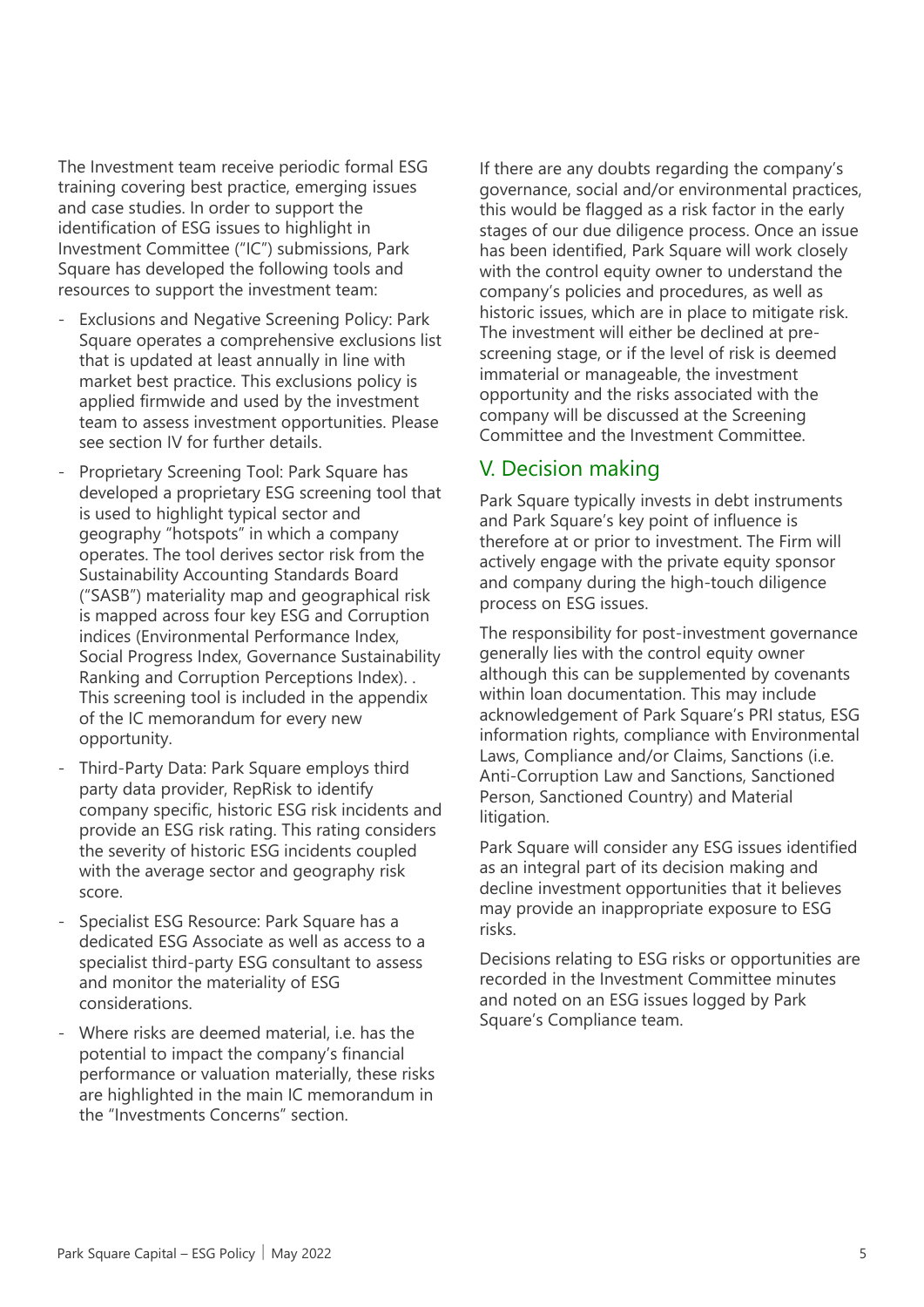### VI. Monitoring

After making an investment, Park Square seeks to ensure that portfolio managers maintain appropriate levels of oversight in the areas of audit, risk management and conflicts of interest, and will commission independent diligence where appropriate. The portfolio companies' ongoing and emerging ESG risks are assessed throughout Park Square's robust monitoring process:

- Quarterly Portfolio Review: RepRisk ratings and material ESG updates are discussed in a formal quarterly portfolio review. This review is organized by the CFO and attended by the full Investment team, with each deal team providing a detailed update on the performance and development of the portfolio companies for which it is responsible.
- Ongoing monitoring: RepRisk provides alerts when a new material risk incident is identified, allowing deal teams to investigate the issue further and engage with the sponsor and portfolio company where appropriate. RepRisk ratings are constantly iterated to also consider emerging sector and geography risk.
- ESG Questionnaire: Annual ESG questionnaires are distributed to all portfolio companies, requesting data on a pre-defined set of KPIs. Metrics received are analyzed and monitored at the company, fund and total portfolio level.

In the event that Park Square is uncomfortable with how a portfolio company is managing its risks, and/or a change in industry dynamics, competitive positioning or company performance would warrant a re-evaluation of the original investment thesis, a business is placed on a "watch list" and given a heightened degree of scrutiny by the Investment Committee. If the Investment Committee's concerns cannot be successfully mitigated or addressed, a decision to seek divestment will be made by the Investment Committee.

#### VII. Engagement

Park Square seeks to be accessible to, and to engage with, a range of stakeholders on key issues and challenges relating to ESG issues. The Firm considers ESG issues both as part of the detailed due diligence carried out before an investment, and as part of the ongoing monitoring of portfolio companies and will seek to ensure that portfolio company managers maintain appropriate levels of oversight in the areas of audit, risk management and conflicts of interest, and will independently commission specific diligence reports from consultants where appropriate. If, during Park Square's ownership an issue is identified , Park Square will work closely with the control equity owner to understand the issue, and the plans in place to mitigate risk, noting that Park Square is primarily focused on investments in credit, rather than in control equity, and the responsibility for governance generally lies with the control equity owner.

With the increasing prevalence of ESG reporting from borrowers, Park Square seeks to include standard language in its loan documentation. These may include acknowledgement of Park Square's PRI status, ESG information rights, compliance with Environmental Laws, Compliance and/or Claims, Sanctions (i.e. Anti-Corruption Law and Sanctions, Sanctioned Person, Sanctioned Country) and Material litigation.

In 2021, 44% of European Direct Lending investments made by Park Square contained a positive margin ratchet for ESG compliance.

#### VIII. Investor Engagement, Transparency and Communication

On a fund-by-fund basis, Park Square makes formal ESG commitments in side-letters with investors

Park Square discusses the development of its ESG policy at the Annual General Meeting, provides regular ESG updates to investors in quarterly financial reports and has ESG updates calls with LPs upon their request.

In line with the proposed implementation of the Sustainable Finance Disclosure Regulation, Park Square will make entity-level disclosures and product-level disclosures in its annual report to investors and on its website.

Park Square seeks to provide timely information to limited partners and other stakeholders regarding the actions taken to address ESG issues, and to foster transparency in portfolio companies regarding these matters.